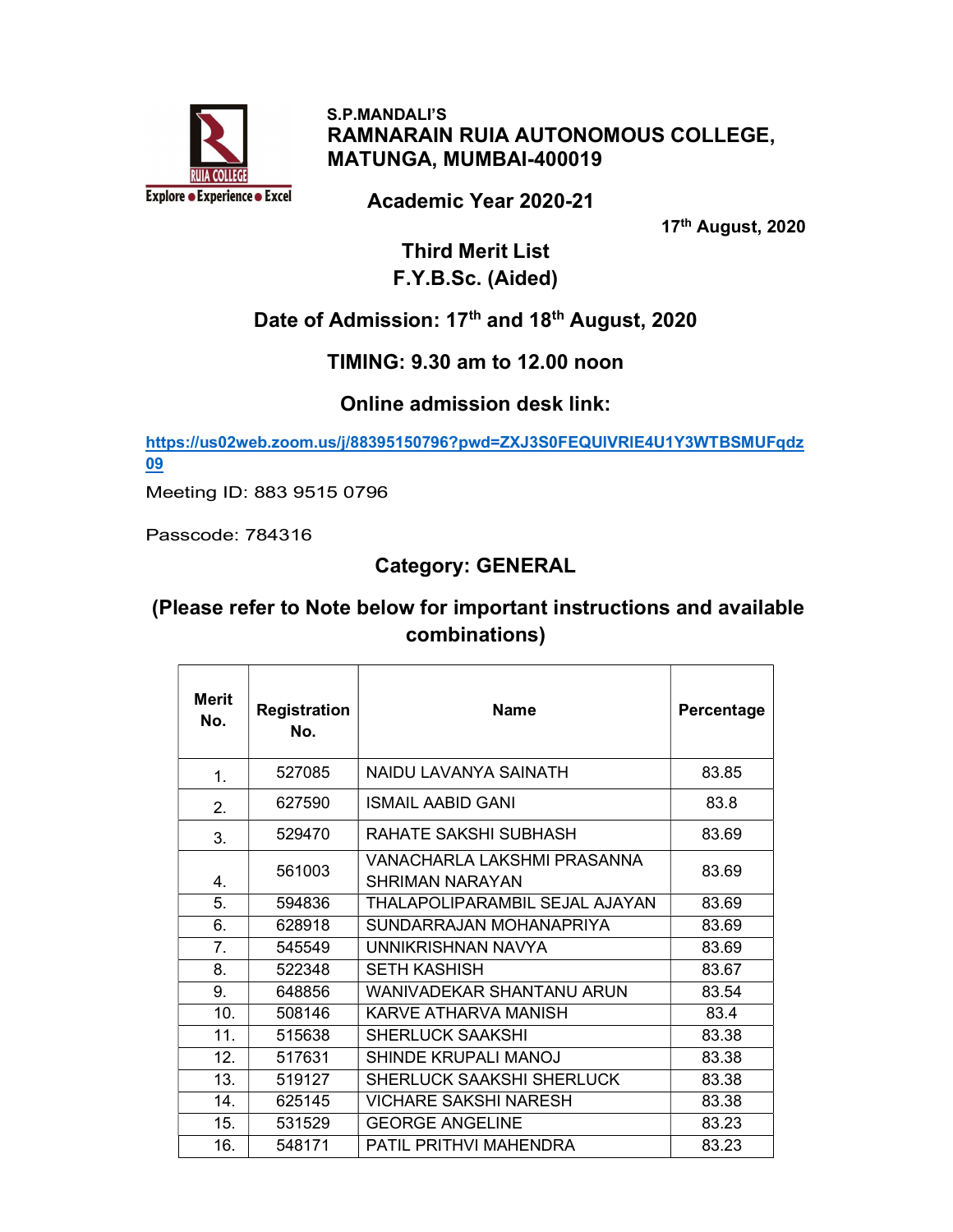| 17. | 624291 | LAWANDE NINAD RAJENDRAKUMAR       | 83.23 |
|-----|--------|-----------------------------------|-------|
| 18. | 568311 | YADAV ASHISH SHYAMLAL             | 83.23 |
| 19. | 629652 | <b>SOHONI SHARVIN</b>             | 83.23 |
| 20. | 613629 | <b>GHAG PRATHMESH ANIL</b>        | 83.08 |
| 21. | 571501 | <b>RAWAT MANISHA</b>              | 83    |
| 22. | 627548 | CHITALE SHARVARI MILIND           | 83    |
| 23. | 652087 | <b>TIWARI ANSHU PRADEEP</b>       | 82.92 |
| 24. | 522434 | PATIL SAKSHI SUDHAKAR             | 82.77 |
| 25. | 613727 | UNDE HRUSHIKESH JALANDAR          | 82.77 |
| 26. | 645900 | <b>BODHANKAR BHARGAV MAHENDRA</b> | 82.77 |
| 27. | 516316 | ASNANI KAILASH BHARAT             | 82.62 |
| 28. | 554826 | <b>DSILVA RION</b>                | 82.62 |
| 29. | 589439 | <b>GALA JINAV</b>                 | 82.62 |
| 30. | 529041 | <b>GODAMBE YASH SAMIR</b>         | 82.6  |
| 31. | 560441 | <b>SINGH ADITYA</b>               | 82.6  |
| 32. | 514069 | SHETTY KHUSHI ANAND               | 82.46 |
| 33. | 524443 | <b>IYER SAKSHI</b>                | 82.46 |
| 34. | 634704 | KADAM RUTUJA AJIT                 | 82.46 |
| 35. | 644942 | PUROHIT MADHURA RAJENDRA          | 82.46 |
| 36. | 593984 | <b>NAIK BHAIRAVEE HEMANT</b>      | 82.46 |
| 37. | 623589 | DHURI VEDANT SUDHIR               | 82.46 |
| 38. | 543972 | KINI BHAGYASHREE                  | 82.4  |
| 39. | 550417 | PHADNIS AARUSHI PARIKSHIT         | 82.4  |
| 40. | 630110 | <b>SAWANT KSHITIJ EKNATH</b>      | 82.2  |
| 41. | 630730 | <b>SUNNY SANDRA</b>               | 82.2  |
| 42. | 512571 | YADAV AKASH SHREERAM              | 82.15 |
| 43. | 519156 | <b>BULAKH AATMAJA PRASHANT</b>    | 82.15 |
| 44. | 542397 | RANE HARSHADA VILAS               | 82.15 |
| 45. | 602864 | <b>BAPAT KSHITIJ RAJESH</b>       | 82.15 |
| 46. | 625337 | LODAYA KHYATI UMESH               | 82.15 |
| 47. | 627641 | <b>MORE SUSHANT SADASHIV</b>      | 82.15 |
| 48. | 515524 | THOMBARE TEJAS DEEPAK             | 82    |
| 49. | 525750 | <b>GHELANI MEET HASMUKH</b>       | 82    |
| 50. | 554058 | RANA KSHITIJ SURINDER SINGH       | 82    |
| 51. | 585570 | ABREO TANIA THOMAS                | 82    |
| 52. | 591033 | HARMALKAR NIHARIKA VINAYAK        | 82    |
| 53. | 605054 | <b>GUPTA RIYA ARVIND</b>          | 82    |
| 54. | 621920 | <b>PRAISY BRIDGET</b>             | 82    |
| 55. | 644264 | VADAKETHALA KATHERINE SHOJU       | 82    |
| 56. | 642592 | ABDUL RAHIM SHAIKH LAAIQAH        | 82    |
| 57. | 516209 | TULASKAR ADITI NINAD              | 81.85 |
| 58. | 525631 | <b>WAMAN NACHIKET SOMNATH</b>     | 81.85 |
| 59. | 541923 | PHATAK SANIKA UMESH               | 81.85 |
| 60. | 529479 | NAGWEKAR TANMAY DWARKANATH        | 81.85 |
| 61. | 527855 | <b>KABRA SANCHIT SANJAY</b>       | 81.8  |
| 62. | 516643 | <b>LOBO GLADYS PAUL</b>           | 81.69 |
| 63. | 576455 | NANDA MANSI JAGDISH               | 81.69 |
| 64. | 643138 | <b>BHOSLE ABHAY RAJESH</b>        | 81.69 |
|     |        |                                   |       |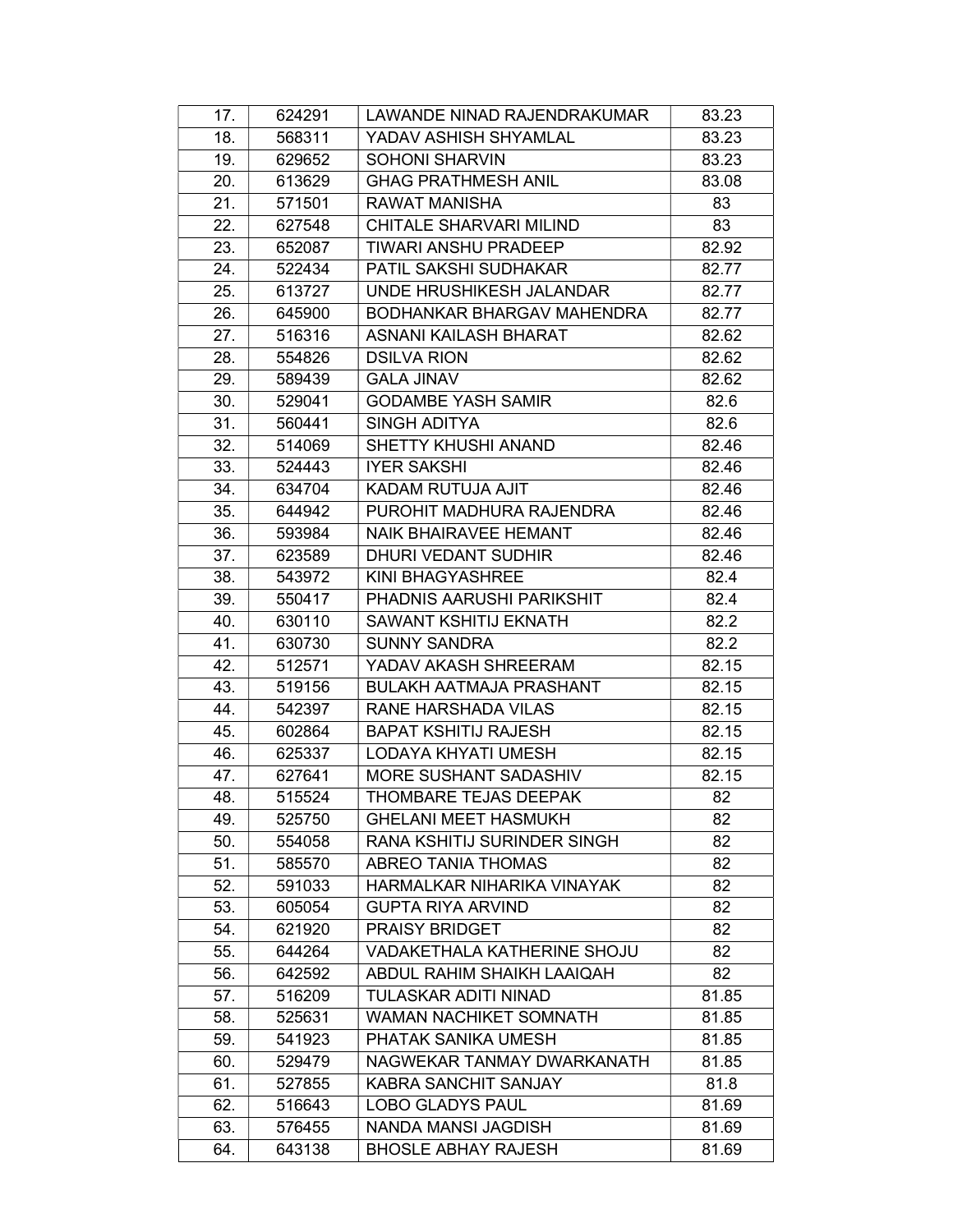| 65.  | 514993 | <b>ROY PRITISH</b>                | 81.6  |
|------|--------|-----------------------------------|-------|
| 66.  | 529421 | <b>MEHTA HARSH</b>                | 81.6  |
| 67.  | 555888 | PINTO ANEZKA ROLAND               | 81.6  |
| 68.  | 573361 | <b>CORREIA AKANKSHA JOSEPH</b>    | 81.54 |
| 69.  | 587920 | KASPALE PURVI DAYANAND            | 81.54 |
| 70.  | 598888 | <b>NAIK RIYA PRASHANT</b>         | 81.54 |
| 71.  | 547266 | SWAIN SNEHA PRAMOD                | 81.54 |
| 72.  | 502173 | <b>SINGH SHRUTI</b>               | 81.4  |
| 73.  | 573635 | <b>DCUNHA RINCY JULIAS</b>        | 81.38 |
| 74.  | 602298 | PAREKH SAKSHI RUPESH              | 81.38 |
| 75.  | 542956 | <b>BHATADE SAMRUDDHI BHASKAR</b>  | 81.23 |
| 76.  | 589774 | CARVALHO JASON MOSES              | 81.23 |
| 77.  | 521628 | <b>BHAT YASH GURUDDATT</b>        | 81.08 |
| 78.  | 530966 | <b>KARAR ROSSNI SUKUMAR</b>       | 81.08 |
| 79.  | 532196 | MODAK SHARVARI ABHIJIT            | 80.92 |
| 80.  | 555224 | <b>BARETTO AARON PRIESTON</b>     | 80.92 |
| 81.  | 566954 | SOLANKI KHUSHI ASHOK              | 80.92 |
| 82.  | 602673 | <b>SHAH SANYA SUKETU</b>          | 80.92 |
| 83.  | 612015 | MAINKAR ESHA DHANANJAY            | 80.92 |
| 84.  | 630317 | ARYA NITYA RAJENDER               | 80.92 |
| 85.  | 642196 | <b>MAINKAR ESHA DHANANJAY</b>     | 80.92 |
| 86.  | 522443 | SHARMA KASHISH SANJEEV            | 80.8  |
| 87.  | 550078 | <b>SAWANT SOHAM PRADEEP</b>       | 80.8  |
| 88.  | 525810 | SHETTY ISHIKA PRAKASH             | 80.77 |
| 89.  | 619144 | SONGADKAR SACHI SHIRISH           | 80.77 |
| 90.  | 524948 | YADAV VISHAL ARVINDSING           | 80.62 |
|      | 563869 | SAMANI MOHD ALTAMASH MOHD         | 80.62 |
| 91.  |        | <b>FAROOQUE</b>                   |       |
| 92.  | 565587 | SHAIKH ZOYA NAZIM                 | 80.62 |
| 93.  | 611477 | DAMLE DEEPASHRI SHRIKANT          | 80.62 |
| 94.  | 532022 | <b>GHATE NEHA CHETAN</b>          | 80.6  |
| 95.  | 566936 | <b>VYAWAHARE ASHUTOSH ASHISH</b>  | 80.6  |
| 96.  | 514858 | <b>VYAWAHARE ASHUTOSH ASHISH</b>  | 80.6  |
| 97.  | 555595 | <b>VYAWAHARE ASHUTOSH ASHISH</b>  | 80.6  |
| 98.  | 560743 | KHAN SARAH EJAZ                   | 80.46 |
| 99.  | 619842 | <b>GUJARATHI NIRAV NILESH</b>     | 80.46 |
| 100. | 629726 | PRABHUGHATE SNEHA                 | 80.31 |
| 101. | 520608 | SHEKAR SUSHANT SHEKAR             | 80.15 |
| 102. | 602868 | SHETTY SHIVANI UDAY               | 80.15 |
| 103. | 583259 | PAWAR SHUBHAM SHIVRAM             | 80.15 |
| 104. | 652537 | <b>VADODARIA ADITI AJITKUMAR</b>  | 80.15 |
| 105. | 516508 | <b>VENKATASUBRAMANIAN SHWETHA</b> | 80    |
| 106. | 528332 | <b>GAUD SHAILESH RAMMANORATH</b>  | 80    |
| 107. | 546275 | <b>MORE SHUBHAM MANGESH</b>       | 80    |
| 108. | 571672 | <b>SANAS DWARKESH NITIN</b>       | 80    |
| 109. | 602726 | PALANDE ADITYA AJIT               | 80    |
| 110. | 618268 | SHENDYE ISHA JAYANT               | 80    |
| 111. | 628447 | TIWARI KARTIKEYA TIWARI           | 80    |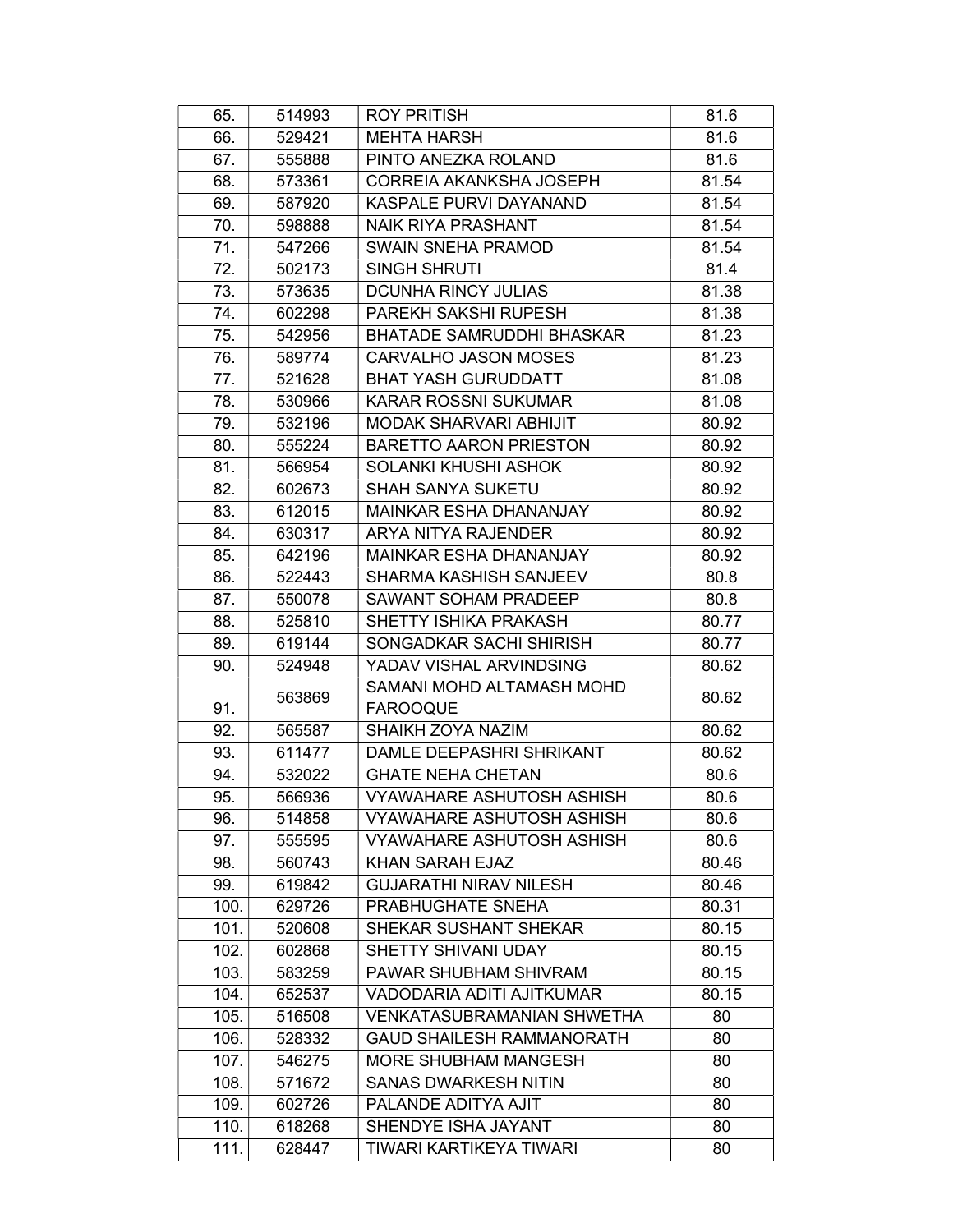#### Category: SC

## (Please refer to Note below for important instructions and available combinations)

| Merit<br>No. | <b>Registration</b><br>No. | <b>Name</b>                     | Percentage |
|--------------|----------------------------|---------------------------------|------------|
| 1.           | 573406                     | SHINDE KARISHMA                 | 57.69      |
| 2.           | 594070                     | MANWADKAR NIRVAN MUKUND         | 57.69      |
| 3.           | 604108                     | <b>GANGURDE AISHWARYA VIKAS</b> | 57.54      |
| 4.           | 638823                     | SONAWANE MALHAR KIRAN           | 57.38      |
| 5.           | 614669                     | GAIKWAD SUDHANSHU SANDEEP       | 57.23      |
| 6.           | 534346                     | <b>MORE MANSI SUJIT</b>         | 56.92      |
| 7.           | 615154                     | BANSODE TEJAS BALASAHEB         | 56.62      |
| 8.           | 627947                     | WAGHMARE SWAPNIL DATTA          | 55.85      |
| 9.           | 626616                     | WAGHMARE SWAPNIL DATTA          | 55.85      |
| 10.          | 537005                     | <b>BOLKE SAHIL RAMESH</b>       | 55.08      |
| 11.          | 540394                     | KAMBLE SHIVANI ANAND            | 55.08      |
| 12.          | 558919                     | KAMBLE SNEHAL SATAPPA           | 55.08      |

Note:

- 1. Name in the merit list does not guarantee admission. Admission to a particular subject combination is based on merit position and availability of seats.
- 2. Combinations available are

Chemistry Botany Life Science

Chemistry Botany Zoology

Chemistry Physics Mathematics

- 3. If you fail to report to the admitting authorities at the specified time and date for any reason whatsoever, you will not be able to claim your seat.
- 4. Admissions will be done on the Online Admission desk on first come first serve basis.
- 5. Students are requested NOT to cancel admission secured in other colleges before confirming availability of seats in the desired combination.
- 6. Students must keep following specified documents ready:
	- a. Pre-admission application form of the University of Mumbai
	- b. Undertaking/ Declaration given by University of Mumbai (Template available on College website)
	- c. 12<sup>th</sup> Marksheet or the downloaded statement of marks
	- d. Caste certificate (if applicable)
	- e. Any other certificate for claiming the reservation, etc.